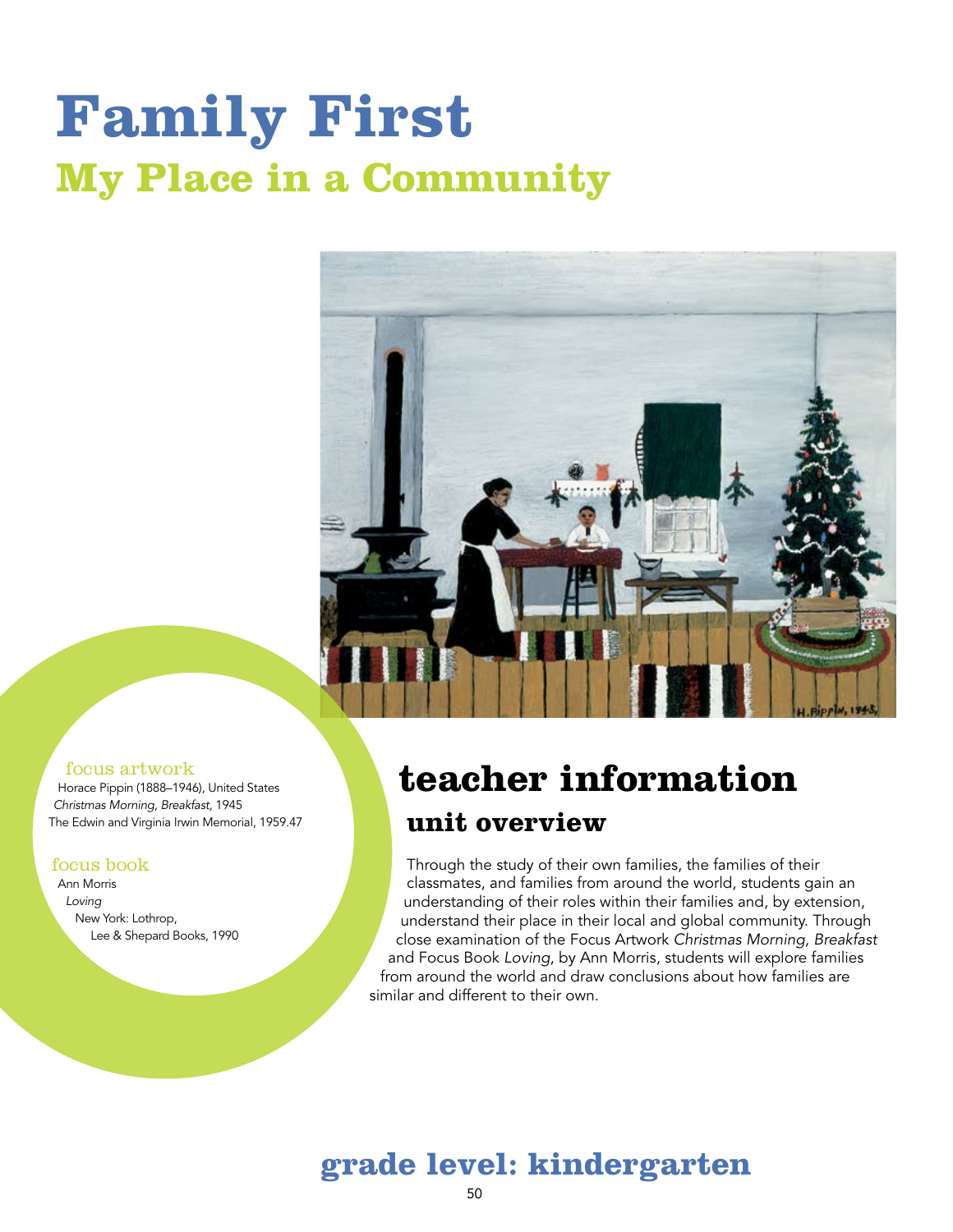### **unit objectives**

- Students gain an understanding of their roles within their families and by extension understand their places in their local and global community.
- Students closely examine several works of art from the Cincinnati Art Museum's permanent collection, including Focus Artwork *Christmas Morning, Breakfast* by Horace Pippin.
- Students explore families from around the world through close examination of Focus Artwork *Christmas Morning, Breakfast* and Focus Book Loving and draw conclusions about how families around the world are similar and different.
- Students use art to share their own family experience.

### **about the artist**

Horace Pippin was born in West Chester, Pennsylvania, in 1888. Shortly after his birth, his family moved to Goshen, New York, where Pippin grew up. He left school after the eighth grade and began work on a local farm to help support his family. His other early jobs included working as a hotel porter, a mover at a storage company, and an ironworker.

Pippin enlisted in the 15th regiment of the New York National Guard in 1917, during the midst of World War I. That brigade, which was made up entirely of African American soldiers, later became known as the Army's 369th Infantry Regiment and fought closely with the French army. In 1918, Pippin was shot in his right arm by a sniper. The injury left him unable to raise his arm to shoulder height. Pippin received an honorable discharge and was given a disability pension. In addition, he was awarded the Croix de Guerre by the French government, for acts of heroism in battle.

After settling back in Pennsylvania, Pippin soon married and began to work at various odd jobs to supplement the income he received from his disability pension. He also began to undergo various forms of therapy to regain the use of his right arm. To try to increase his range of motion, he began to decorate wooden cigar boxes. He also began to experiment with burning images on wooden panels with a hot poker. Although Pippin had kept a sketchbook with him while he was fighting overseas, his first paintings were not created until the late 1920s. As a result of his injury, Pippin had to use his left hand to prop up his right arm while he painted.

Although Pippin never received any formal art training, he would soon become one of the most important artists of his time. His work was discovered by Christian Brinton, an art critic, who encouraged Pippin to participate in an exhibition at the Chester County Art Association. Two of Pippin's works were included, and they were viewed by another local artist, N.C. Wyeth. Soon after, Wyeth and Brinton arranged for Pippin to have a solo exhibition at the West Chester Community Center. Pippin's work was soon noticed in New York City, and in 1938, four of his paintings were included in an exhibition at the Museum of Modern Art.

Pippin's career as a professional artist continued to grow through the early 1940s. His work was exhibited in numerous galleries and art museums throughout the country, and he received many awards and prizes for his paintings. Additionally, his works were reproduced in *Time, Life, Vogue*, and *Newsweek*. However, his career was cut short by his death in 1946 of a stroke.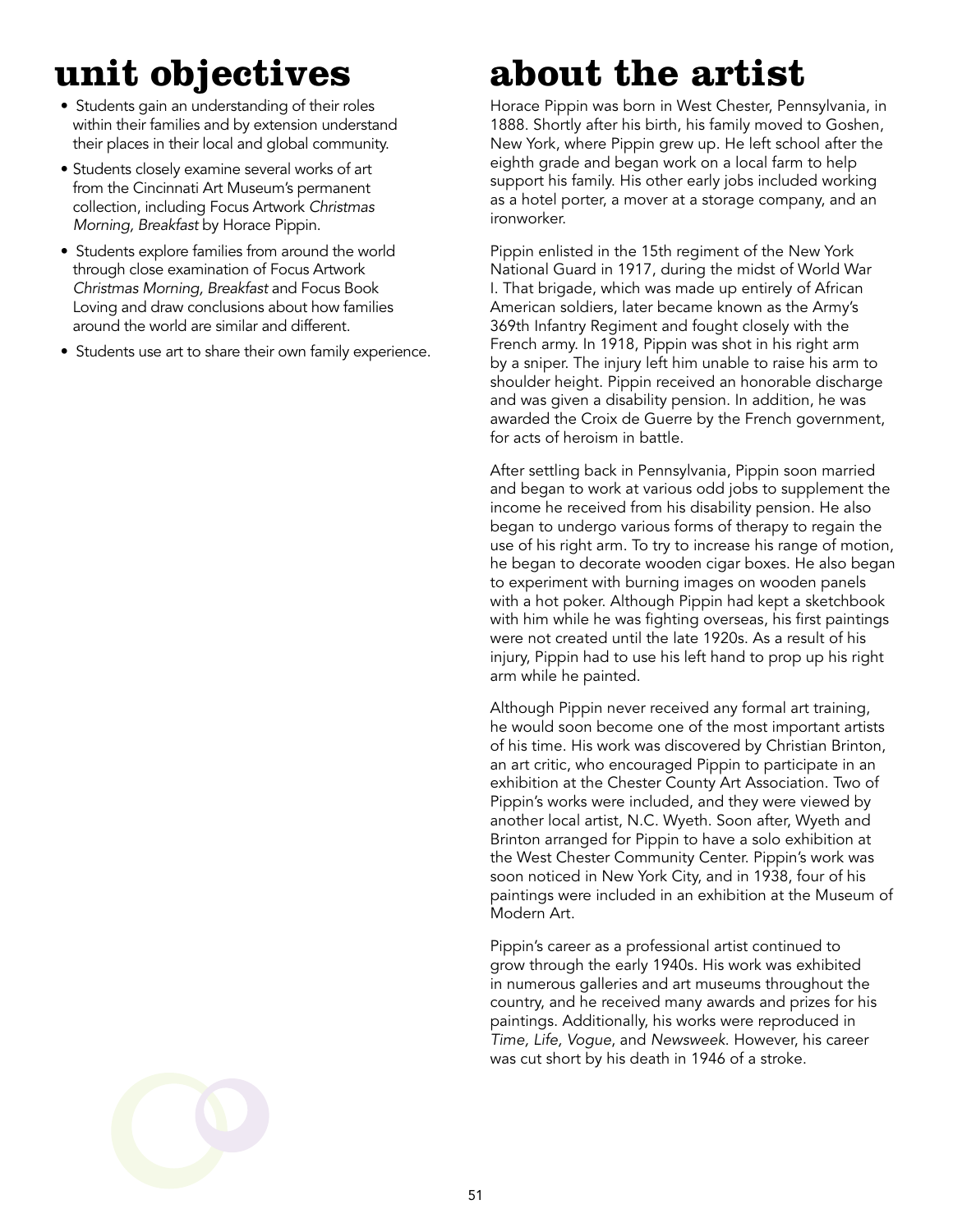### **about the art**

*Christmas Morning, Breakfast* belongs to a series of works based on Pippin's childhood memories. The painting depicts a very modest room, including exposed wallboards where chunks of plaster have fallen off. The room is very tidy, but rather bare, with only a few sturdy, wooden furnishings and three striped rag rugs on the floor. By looking closely at the mother in the painting, her life of unrelenting work becomes apparent through her bowed back.

In spite of the humble surroundings, the image is also full of love and warmth. A young boy sits at the table, with his hands folded in prayer, waiting to eat breakfast, while his mother is preparing to serve him a plate of pancakes. As this scene takes place on Christmas morning, to the right is a large Christmas tree, decorated with ornaments, candy canes, and garland. There are also some wrapped gifts beneath the tree and more evergreen decorations along the wall behind the young boy.

Although Pippin considered himself a realist, his paintings, including *Christmas Morning, Breakfast*, were not rendered completely realistically. He developed an abstract manner of painting based on the stylization of natural shapes that are arranged in flat patterns. This technique is seen in this painting, in the placement of the rag rugs and the planks of the wood floors.

*Christmas Morning, Breakfast* is a warm, nostalgic image based on Pippin's own childhood. Although the painting was created only a year before his death, the details in the work illustrate his fond memories of his youth, and the happiness that he experienced as a child.

#### **information on focus book**

#### Ann Morris, *Loving*

*Loving* by Ann Morris, with photographs by Ken Heyman, tells the story of how families around the world live, love, help, and work together. Through her travels, Morris, has developed an appreciation of people of different cultures and has expressed this interest in *Loving*. Through the use of this book and Pippin's painting *Christmas Morning, Breakfast*, students will gain an understanding and appreciation for the similarities and differences amongst families around the world.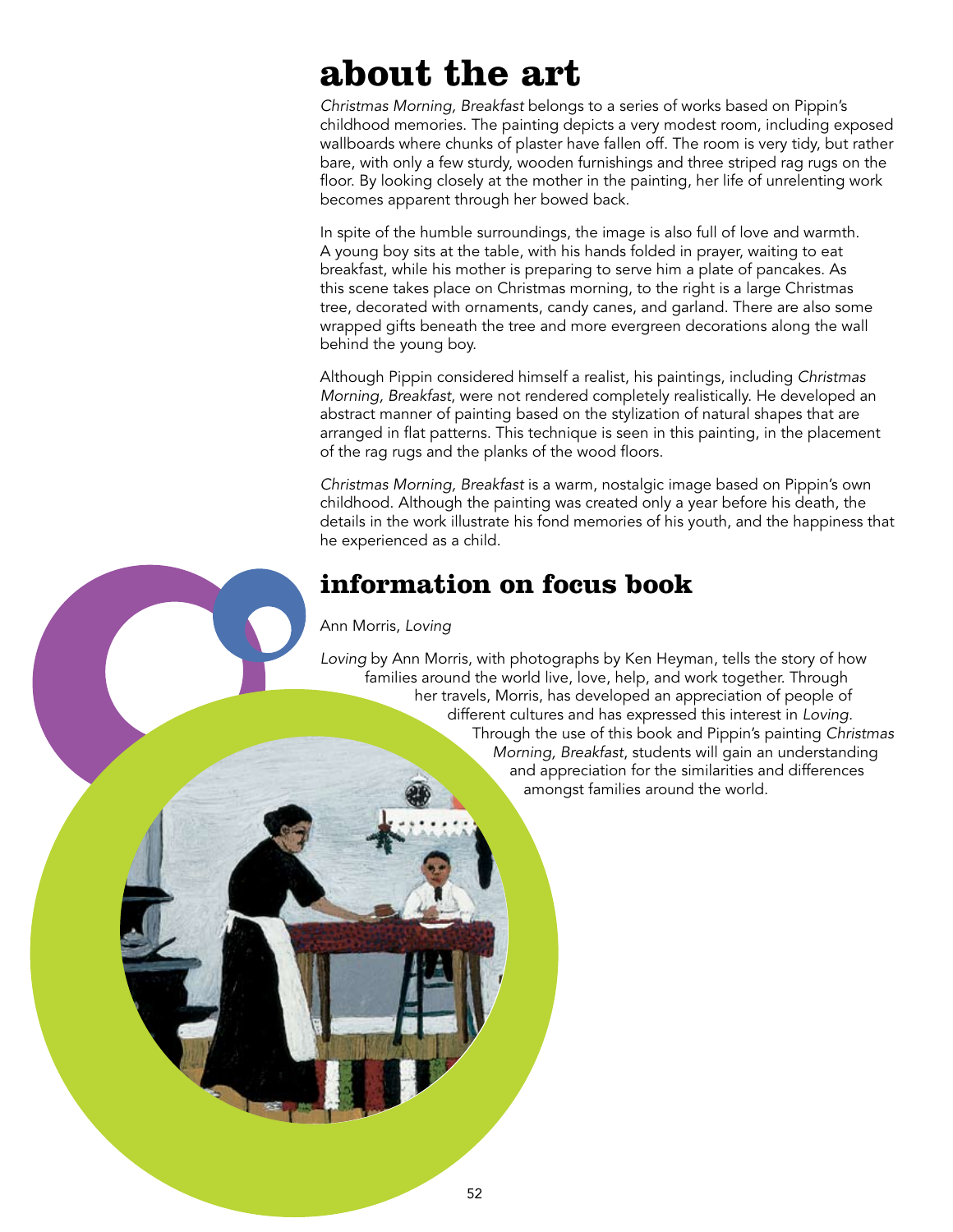#### **Lesson #1 One Family, Many Families**

### **time/setting**

Group time. Prior to this lesson, ask students to bring in a family picture to share with the class. If students are unable to bring in a family picture, you may choose to have students draw a picture of their families.

### **objectives**

- Students understand and correctly identify family members by their correct title and role (mother, father, sister, brother, etc.).
- Students identify how families are similar and different.

#### **vocabulary**

(Definitions from Merriam-Webster Online Dictionary www.webster.com) wife: *woman joined to a man in marriage* husband: *man joined to a woman in marriage* mother: *woman who raises and nurtures a child* father: *man who raises and nurtures a child* son: *male child* daughter: *female child* sister: *female that has the same parents as another person* brother: *male that has the same parents as another person* grandmother: *mother of one's father or mother* grandfather: *father of one's father or mother*

uncle: *brother of one's mother or father*

aunt: *sister of one's mother or father*

niece: *daughter of one's sister or brother*

nephew: *son of one's sister or brother*

cousin: *child of one's aunt or uncle*

stepmother: *wife of one's father and not one's natural mother*

stepfather: *husband of one's father and not one's natural mother* stepsister: *daughter of one's step parent* stepbrother: *son of one's step parent*

### **materials**

paper crayons chart paper

#### **procedure**

- 1. Introduce and discuss the concept of family with students.
- 2. Introduce/review family vocabulary with students. You may wish to bring in images of your own family to illustrate family relationships. Questions to facilitate discussion may include the following:
	- Who are the members of a family?
	- Who are the members of your family?
	- What do you do with your family? (Church, school, chores, etc.)
- 3. Using family pictures from home, ask children to introduce their pictures and talk about their families. As the students discuss their families, write down the family words on chart paper. After this discussion, review the words. Upon conclusion of this discussion, students will understand the similarities and differences amongst families represented in the class.
- 4. Once the students have introduced their pictures, place the students into pairs. Allow them time to share their picture with their partner. Ask them to find similarities and differences between the two families.
- 5. After sharing with their partner, give students an opportunity to share with the class at least one thing that was the same or different about their families.

### **national standards**

#### Behavioral Studies

Standard 1: Understands that group and cultural influences contribute to human development, identity, and behavior.

#### Working with Others

Standard 4: Displays effective interpersonal communication skills.

#### **HISTORY**

Standard 1: Understands family life now and in the past and family life in various places long ago.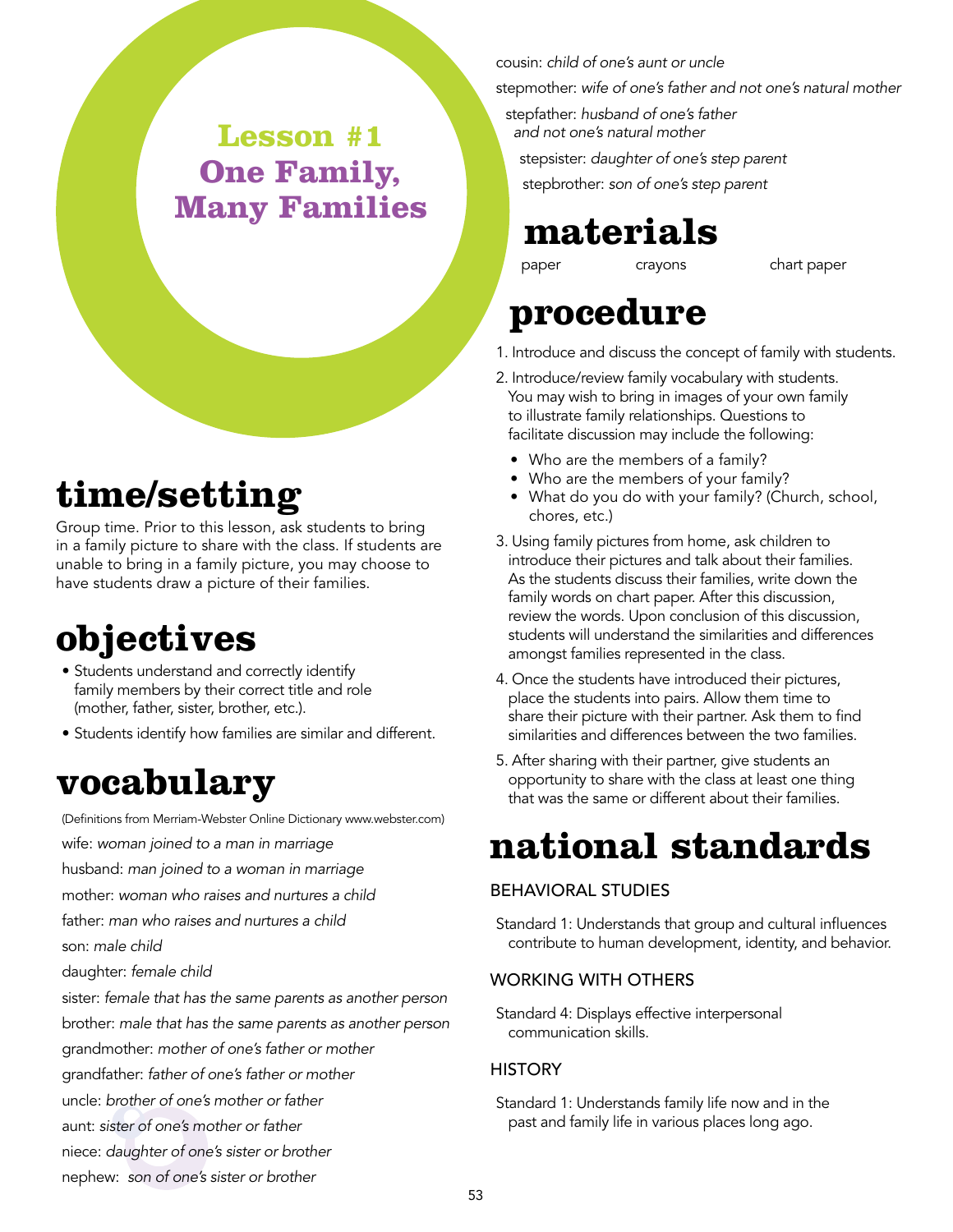**Lesson #2 Learning to Look It's Time for Christmas Breakfast**

### **time/setting**

Large Group Time

### **objectives**

- Students identify different cultures through the study of customs and traditions.
- Students draw conclusions about what they see in the Focus Artwork *Christmas Morning, Breakfast*.
- Students act out ways that their family members help each other at mealtime.

#### **vocabulary**

(Definitions from Merriam-Webster Online Dictionary www.webster.com)

family words from previous lesson

- apron: *garment usually of cloth, plastic, or leather, usually tied around the waist and used to protect clothing*
- decoration: *something that adorns, enriches, or beautifies*

help: *give assistance or support*

- rug: *piece of thick, heavy fabric that usually has a nap or pile and is used as a floor covering*
- tradition: *passing down of elements of a culture from generation to generation*
- wood stove: *short rounded stove in which wood or coal is burned*

#### **materials**

large reproduction of Focus Artwork *Christmas Morning, Breakfast* or class set of laminated copies for each student

Focus Book *Loving* by Ann Morris

paper

crayons

#### **procedure**

1. Begin by reviewing earlier discussions of families. Review family vocabulary.

- 2.Give each student his or her own copy, or use large reproduction, of the Focus Artwork *Christmas Morning, Breakfast* to explore. Encourage silent/quiet looking, followed by the use of guiding questions to elicit their responses to what they see. Questions should include:
	- What do you see?
	- What is happening in this picture?
	- What time of year is represented in this picture? How can you tell?
	- Who are the people in the painting? Do you think they are related? How?
	- How are they taking care of each other?
	- Is this picture from now or a long time ago? How can you tell?

Be careful to repeat to the group what each child has observed and to avoid any judgments or right/ wrong answers. It is also very helpful to have another staff member available to record responses for future documentation. You may choose to share information on Focus Artwork at this point in the lesson.

3. Ask students to brainstorm how the family in the Focus Artwork are the same or different from their families. Each student should be encouraged to identify one similarity and one difference.

#### **national standards**

#### Arts and Communication

Standard 4: Understands ways in which the human experience is transmitted and reflected in the arts and communication.

#### Visual Arts

Standard 4: Understands visual arts in relation to history and cultures.

Standard 5: Understands the characteristics and merits of one's own artwork and the artwork of others.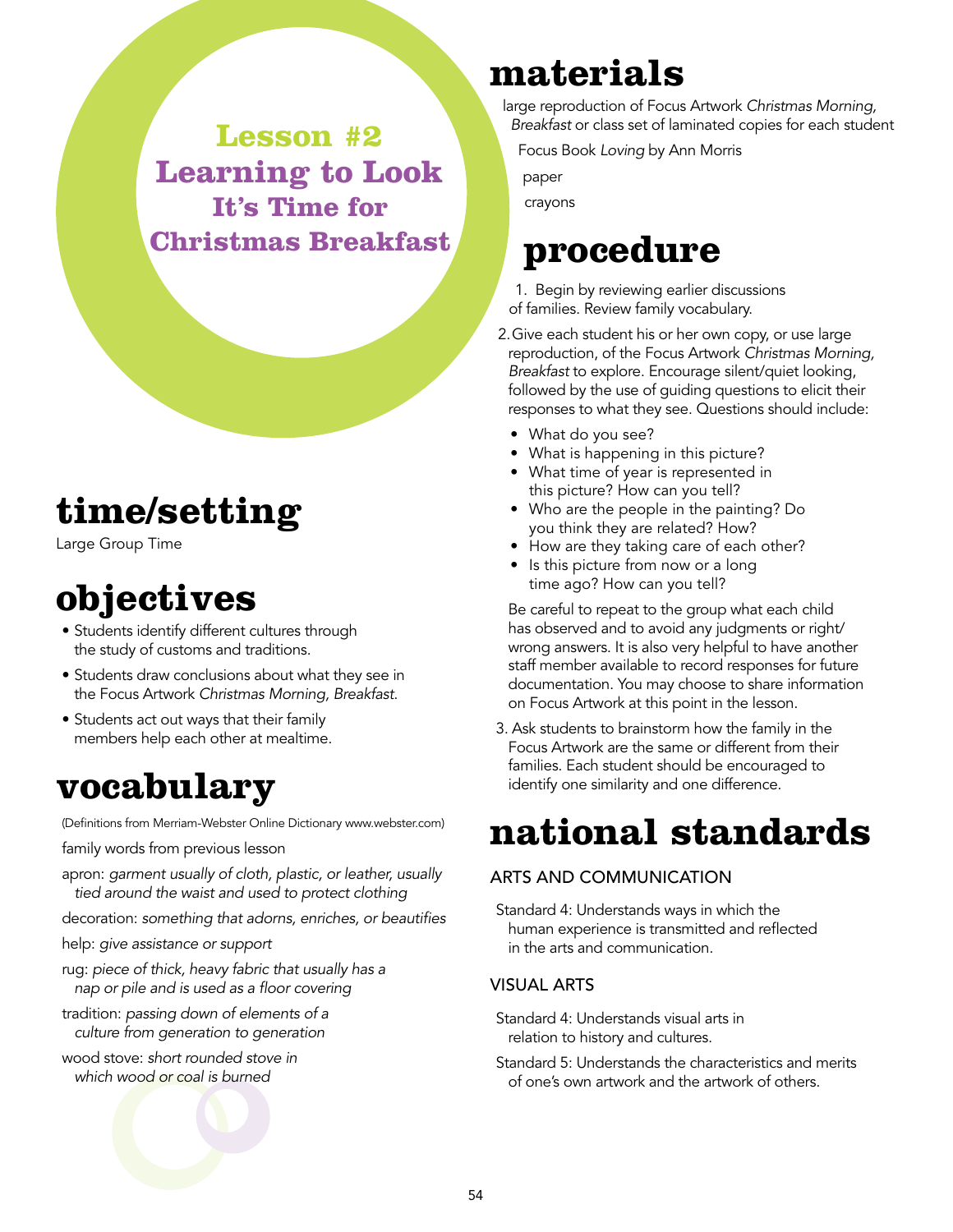**Lesson #3 How Do You Help?**

### **time/setting**

Large Group Time

### **objectives**

- Students participate in a reading of the Focus Book *Loving.*
- Students compare and contrast families represented in the Focus Book and the family in the Focus Artwork.
- Students identify ways in which families of different cultures help each other.

#### **vocabulary**

(Definitions from Merriam-Webster Online Dictionary www.webster.com)

family words from previous lesson

culture: *customary beliefs, social forms, and material traits of a racial, religious, or social group*

#### **materials**

large reproduction of Focus Artwork *Christmas Morning, Breakfast* or class set of laminated copies

Focus Book *Loving* by Ann Morris

#### **procedure**

1. Share Focus Book *Loving* with students. Ask students what they think the story might be about from looking at the front cover.

2. Read the book and allow time for questions and discussion of each page. On each page, ask students to identify family members using correct family vocabulary.

3. Discuss the story with students and point out the similarities and differences between the people in the book and students in class. Students should understand that although the people in the story are from around the world and may be very different from them, they are alike in the manner in which they help their families.

Questions may include the following:

- What did the families in the book do with each other?
- Are the families in the book like your family? How are they different?
- How did the people in the book help each other?
- Do you help your family in similar or different ways?
- 4. Ask students to draw a picture of or write a short paragraph about their favorite parts of the Focus Book or Focus Artwork. Upon completion, students will share work with their classmates and discuss their choices.
- 5. Make the Focus Artwork and Focus Book available in classroom reading area so that students may choose to revisit the book during the length of the unit.

### **national standards**

#### Language Arts

- Standard 5: Uses the general skills and strategies of the reading process.
- Standard 6: Uses reading skills and strategies to understand and interpret a variety of literary texts.
- Standard 9: Uses viewing skills and strategies to understand and interpret visual media.

#### **HISTORY**

Standard 1: Understands family life now and in the past and family life in various places long ago.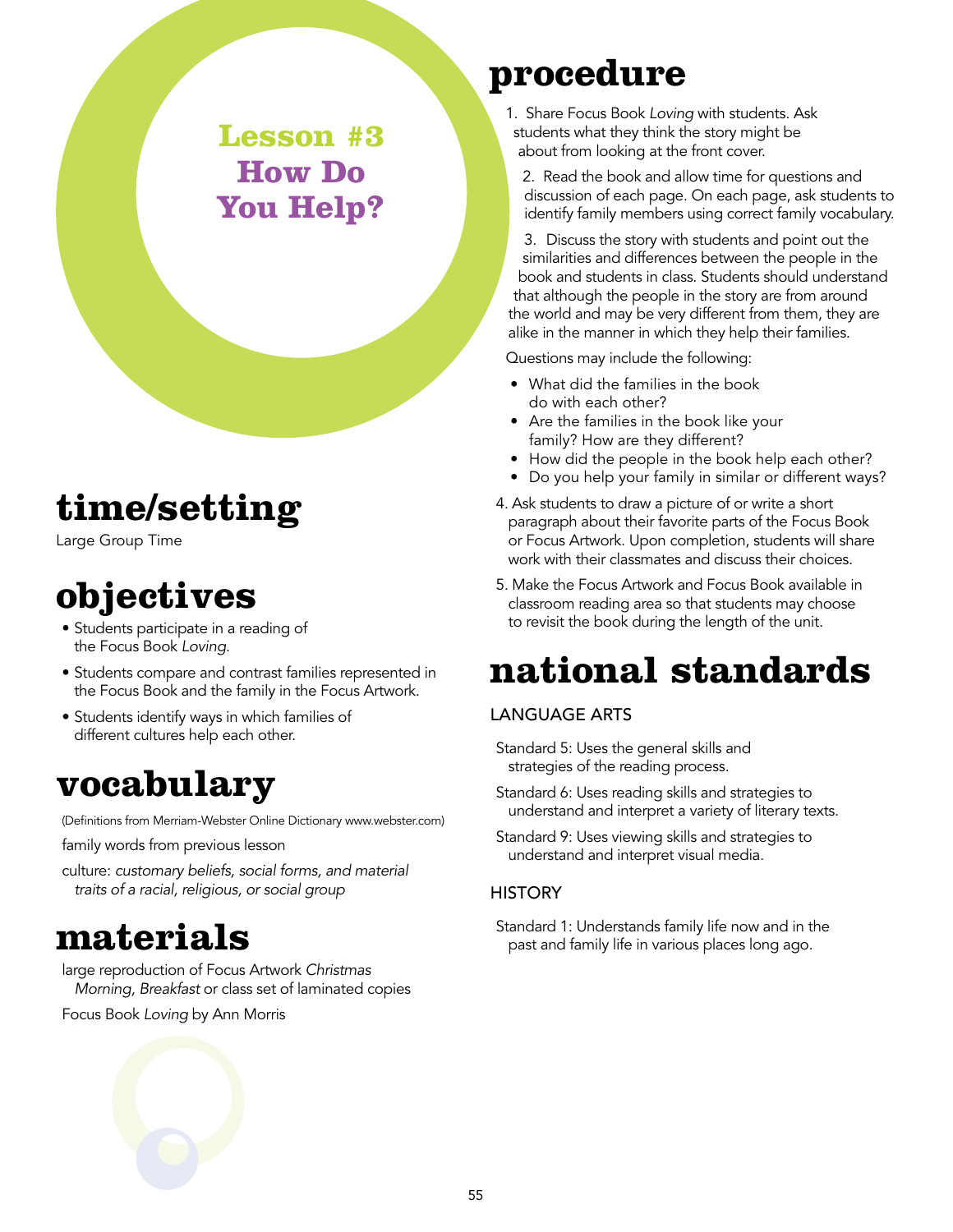**Lesson #4 Up, Down, Around– Where Is It?**

### **time/setting**

Large Group Time

### **objectives**

• Students understand and appropriately use position words in a discussion and recreation of the Focus Artwork *Christmas Morning, Breakfast*.

### **vocabulary**

(Definitions from Merriam-Webster Online Dictionary www.webster.com) position words:

above: *over or higher than*

under: *in a lower position or place than*

behind: *in, to, or toward the rear*

in front: *area, location, or position directly before or ahead*

center: *point or place that is equally distant from the sides or outer boundaries of something*

over: *in or at a position above or higher than*

below: *in or to a lower place; beneath*

#### **materials**

large paper bencil markers

large reproduction of Focus Artwork *Christmas Morning, Breakfast* or class set of laminated copies

#### **procedure**

- 1. Introduce/review position words with students. Using items in class, ask students to correctly identify each item's location in reference to the items around it. Example: The ceiling is over the desk.
	- 2. Give each student his or her own copy, or use large reproduction, of the Focus Artwork to explore. Using position words, ask students to give the location of each of the items found in the painting. Example: The presents are under the tree.

3. Tell students that as a class, they are going to recreate *Christmas Morning, Breakfast*. On a poster board or large sheet of paper, draw the lines that show the floor, walls, and ceiling for points of reference.

- 4. Ask a student, using position words, to say where something in the painting would be located on the class recreation. Next, ask student to draw the object where he or she thinks it goes on the recreation. Include as many objects from the painting as possible. Try to give each child a turn to contribute something to the poster. As a challenge and to build memory skills, you may choose to not use the reproduction as reference for this activity*.*
- 5. Compare the poster that the students made as a group with the original artwork. What is the same? Different?

### **national standards**

#### Language Arts

Standard 8: Uses listening and speaking strategies for different purposes.

#### **MATHEMATICS**

Standard 5: Understands and applies basic and advanced properties of the concepts of geometry.

#### Visual Arts

Standard 5: Understands the characteristics and merits of one's own artwork and the artwork of others.

#### Working with Others

Standard 1: Contributes to the overall effort of a group.

Standard 4: Displays effective interpersonal communication skills.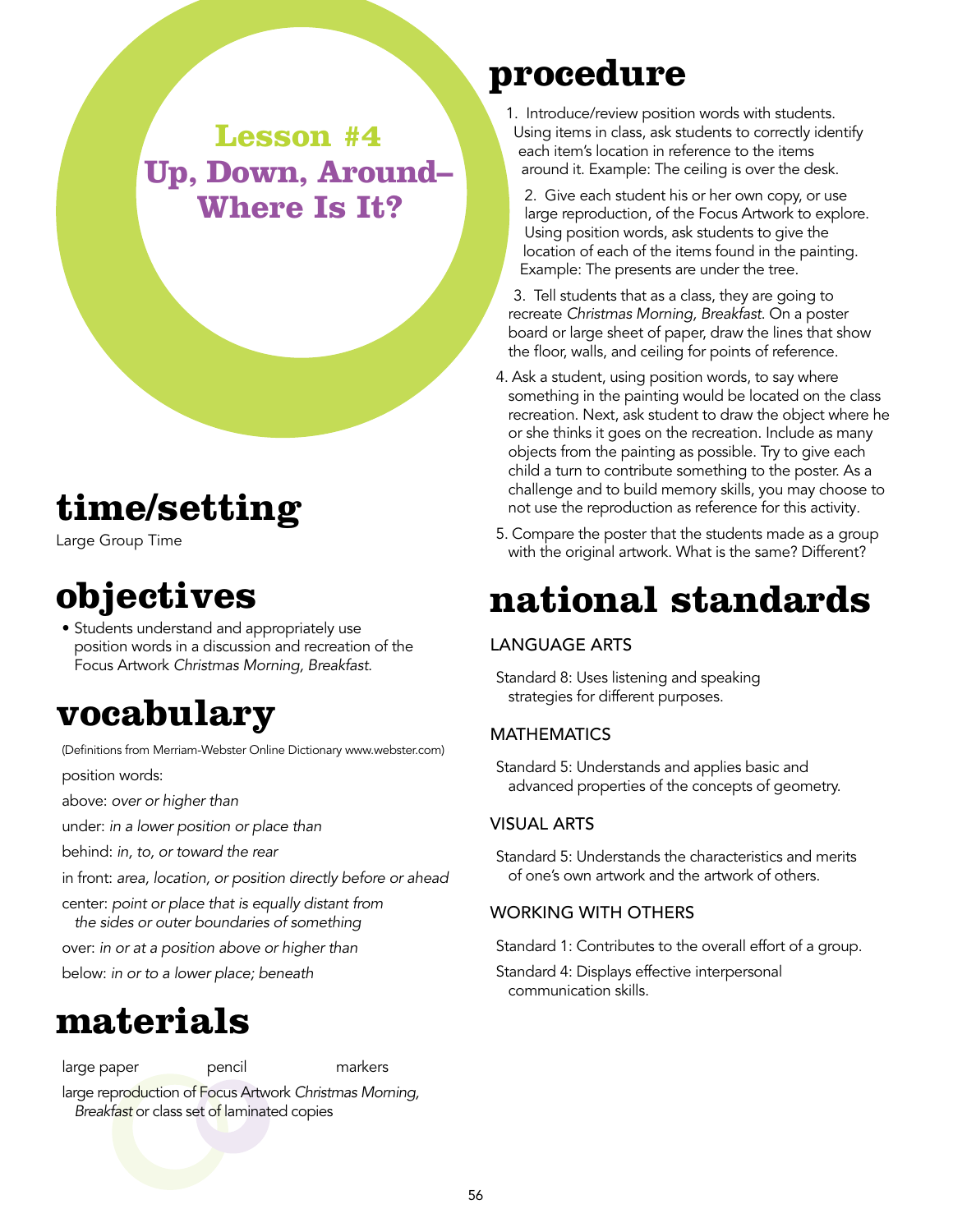#### **Lesson #5 My Family Story**

#### **time/setting**

This activity should take 30 to 40 minutes.

### **objectives**

- Students discuss how members of their families help each other.
- Students discuss one way that they help someone in their families.
- Students demonstrate understanding by creating pictures of their families and roles of its individual members.

#### **materials**

My Family Story worksheets crayons

### **national standards**

#### Language Arts

- Standard 1: Uses the general skills and strategies of the writing process.
- Standard 5: Uses the general skills and strategies of the reading process.

#### WORKING WITH OTHERS

Standard 1: Contributes to the overall effort of a group.

#### **HISTORY**

Standard 1: Understands family life now and in the past and family life in various places long ago.

#### **procedure**

- 1. Direct students to create their own artwork that will tell the story of their families, just like Horace Pippin did in his painting *Christmas Morning, Breakfast*.
	- 2. Distribute My Family Story worksheets to students.
	- 3. Ask students to complete each page of their Family Story. Students will write (or dictate) about the different things they do with their families and how they help each other. Students should include family picture (from home or self-created) from Lesson #1.
- 4. Collect the Family Story worksheets from each student and compile them into a class book. You may wish to make copies of the book for each student to take home*.*
- 5. Once the book is complete, read it to class and discuss with students how each family in the class is both similar and different. You may choose to have each child introduce and read his or her pages to the class*.*
- 6. Make the Focus Artwork and the class Family Story book available in classroom reading area so that students may choose to revisit either during the unit.

#### **resources**

- Bridges, Shirin Yim. *Ruby's Wish*. San Francisco: Chronicle Books, 2002.
- Greenfield, Eloise. *Grandpa's Face*. New York: Philomel Books, 1988.
- Hoffman, Mary. *Amazing Grace*. Prince Frederick, Maryland: Recorded Books, 2000.
- Houston, Gloria. *My Great Aunt Arizona*. New York: Harper Collins Publishers, 1992.
- Joosse, Barbara M. *Ghost Wings*. San Francisco: Chronicle Books, 2001.
- Jeunesse, Gallimard and Delafosse, Claude. *Houses*. New York: Scholastic Inc., 1998.
- Kendall, Russ. *Eskimo Boy, Life in an Inupiaq Eskimo Village*. New York: Scholastic Inc., 1992.
- LeSieg, Theo. *Come Over to My House*. New York: Beginner Books, 1966.
- Morris, Ann. *Loving*. New York: Lothrop, Lee & Shepard Books, 1990.
- Morris, Ann. *Families*. New York: Harper Collins, 2000.
- Morris, Ann. *Houses and Homes*. New York: Lothrop, Lee & Shepard Books, 1992.
- Rylant, Cynthia. *The Relatives Came*. New York: Bradbury Press, 1985.
- Senisi, Ellen. *Brothers and Sisters*. New York: Scholastic Inc., 1993.
- Williams, Vera. *A Chair for My Mother.* New York: Mulberry Books, 1993.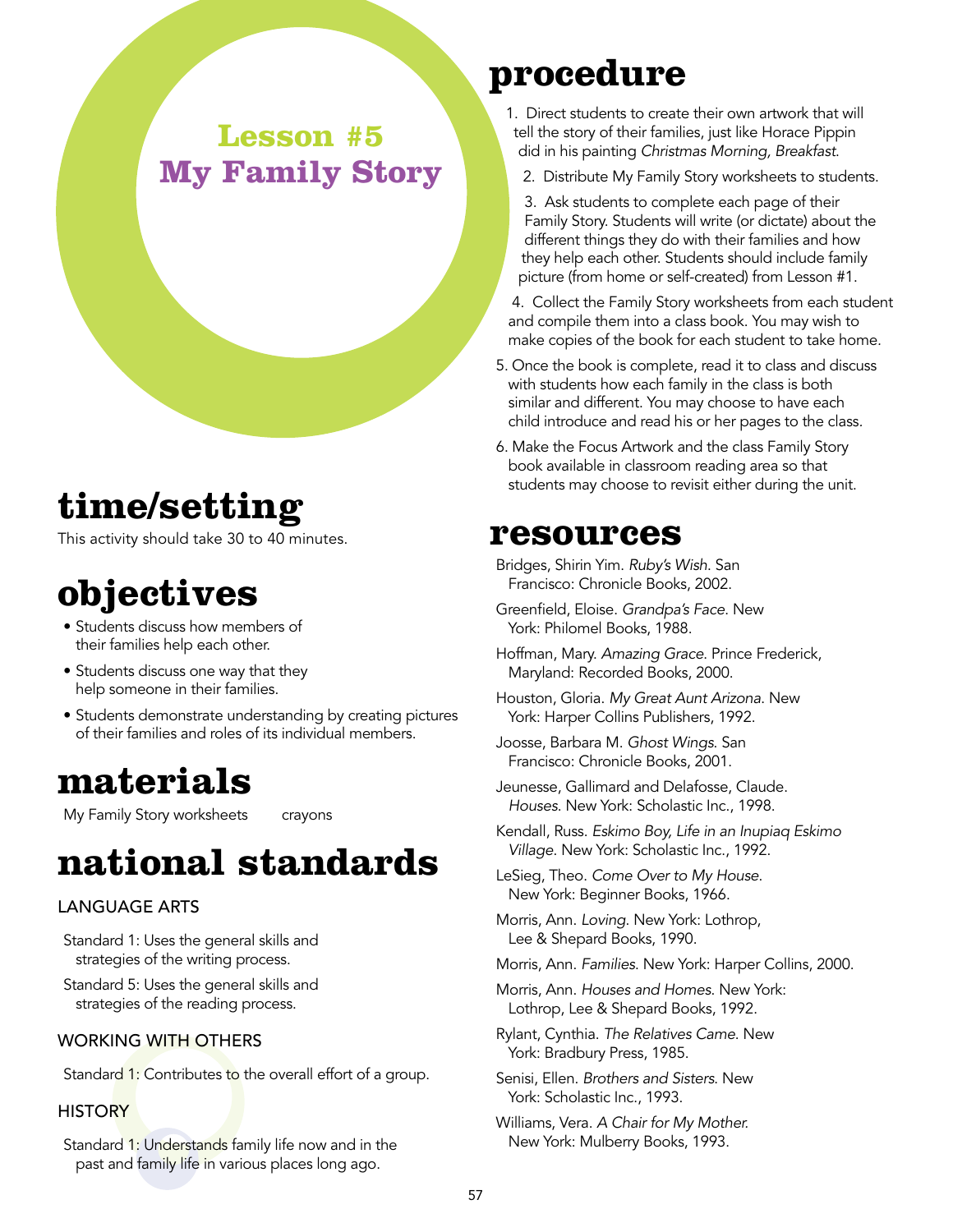#### **Art–Making Experience A Family Collage**

### **time/setting**

Prepare art materials for students prior to lesson.

### **objectives**

- Students identify members of their families by taking their pictures.
- Students create a collage of family pictures in order to tell a visual story of a family event.
- Students compare portraits and discuss how families are unique and the same.

#### **vocabulary**

(Definitions from Merriam-Webster Online Dictionary www.webster.com)

camera: *tool used for taking photographs*

- photograph: *image, especially a positive print, recorded by a camera*
- portrait: *likeness of a person, especially one showing the face, that is created by a painter or photographer*

#### **materials**

- 4 to 5 disposable cameras
- poster board for each child
- glue
- scissors

collage materials (magazines, colored paper, etc.)

### **procedure**

- 1. Tell students that they are going to create a visual recording of a family event. Just like Pippin recorded his childhood Christmas celebration, students are going to record a family event that is special to them.
	- 2. Have students take turns taking home a disposable camera. Send a letter to parents explaining that they are to take three or four pictures of a family event (dinner, playing a game, visit to church, trip to the park, etc.). Once cameras are returned, have them developed and distribute pictures to the appropriate students.
- 3. Set up the class for the art-making experience. Each student will have glue, scissors, a piece of poster board, and collage materials in order to create a visual story of the family event depicted in their pictures. Students should be encouraged to use words, pictures from magazines, and their own pictures to tell the story of their family event. Example: If the family event is a trip to the park, a student may cut out grass from green paper, flowers from magazines, or draw images of what they saw and did.
- 4. Once each student's collage is complete, have them share their work with the class. Discuss each student's family event and place their artwork on display for closer student investigation. You may wish to create a small art show in which students from other classes are invited to view the collages. Students could be "docents" for their own artwork.

### **national standards**

#### Visual Arts

Standard 5: Understands the characteristics and merits of one's own artwork and the artwork of others.

#### Language Arts

- Standard 1: Uses the general skills and strategies of the writing process.
- Standard 9: Uses viewing skills and strategies to understand and interpret visual media.

#### Arts and Communication

Standard 4: Understands ways in which the human experience is transmitted and reflected in the arts and communication.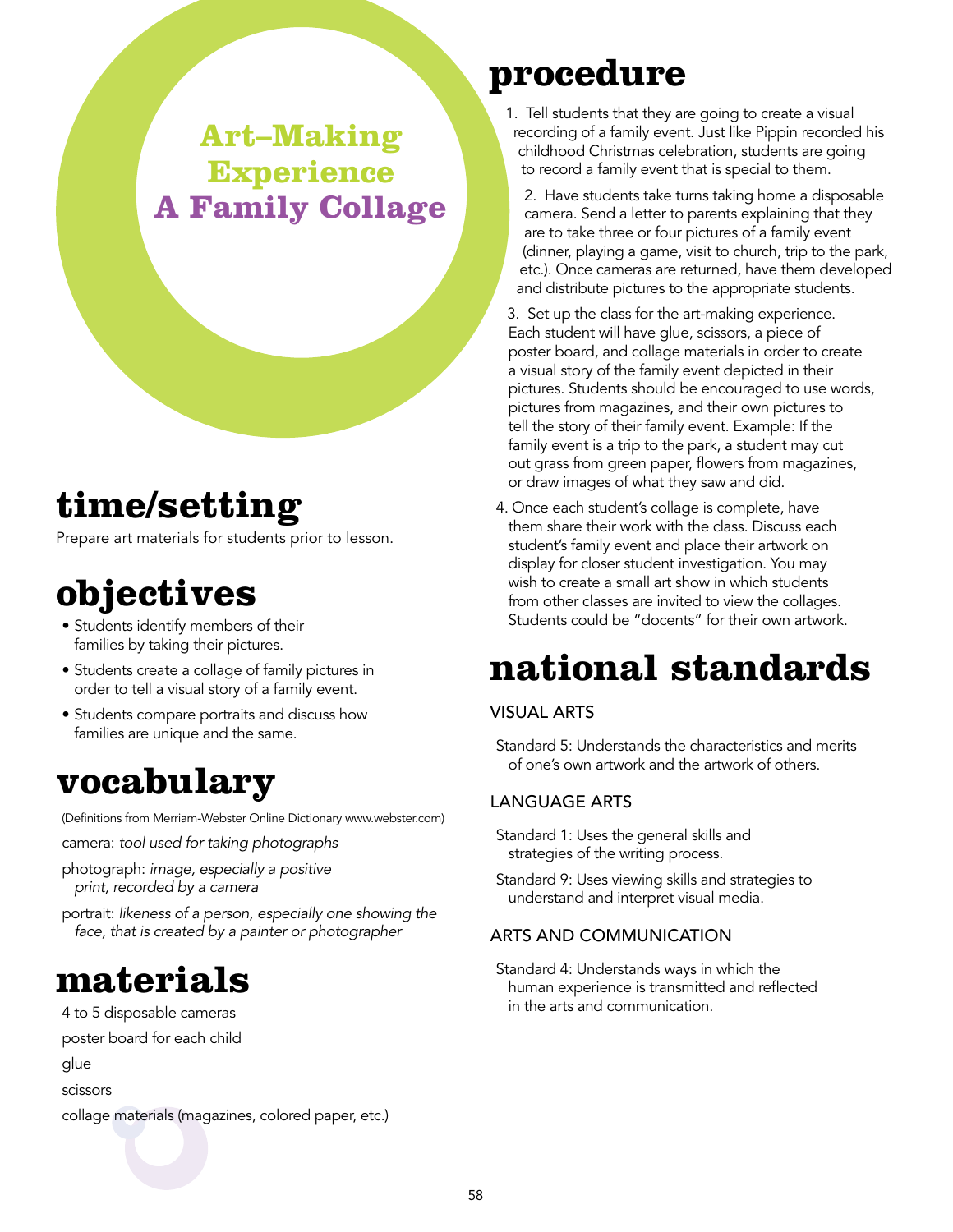



Horace Pippin, *Christmas Morning, Breakfast,* 1945, The Edwin and Virginia Irwin Memorial, 1959.47

### **Dear Adult Friends and Caregivers,**

As you know, your child recently participated in an art-integrated curriculum created by the Cincinnati Art Museum which explored the family community. During this series of lessons, your child had the opportunity to discover this painting by famed American artist Horace Pippin. The painting, *Christmas Morning, Breakfast*, inspired a variety of responses and conversations.

We hope that you will look at *Christmas Morning, Breakfast* together with your child and talk about it. Below please find a variety of extension activities that you and your child may wish to try to expand the learning they have begun in class.

- 1. Draw a family tree with the help of some adults. See how far back in time you can go.
- 2. Make badges for members of your family who have specific important duties, such as Official Boo-Boo Kisser or Official Snuggle Bunny. Talk about the importance of these duties
- 3. Adults, tell children how your childhood duties may or may not have differed from theirs now
- 4. Make a list of all the things your child would like to be when he or she grows up, and talk about how those jobs fit into a community (ex. teacher)
- 5. Create a coat of arms for your family with symbols for each person's role/interests within the family.
- 6. Visit the Cincinnati Art Museum. Call (513) 721-ARTS for more information, or go online at www.cincinnatiartmuseum.org. You can see the original *Christmas Morning, Breakfast* while here!

Not from Cincinnati? Visit your local museum and look for images of other families. Talk about how the families you see are the same or different than your family.

General operating support for the Cincinnati Art Museum is provided by



Official Airline ▲ Delta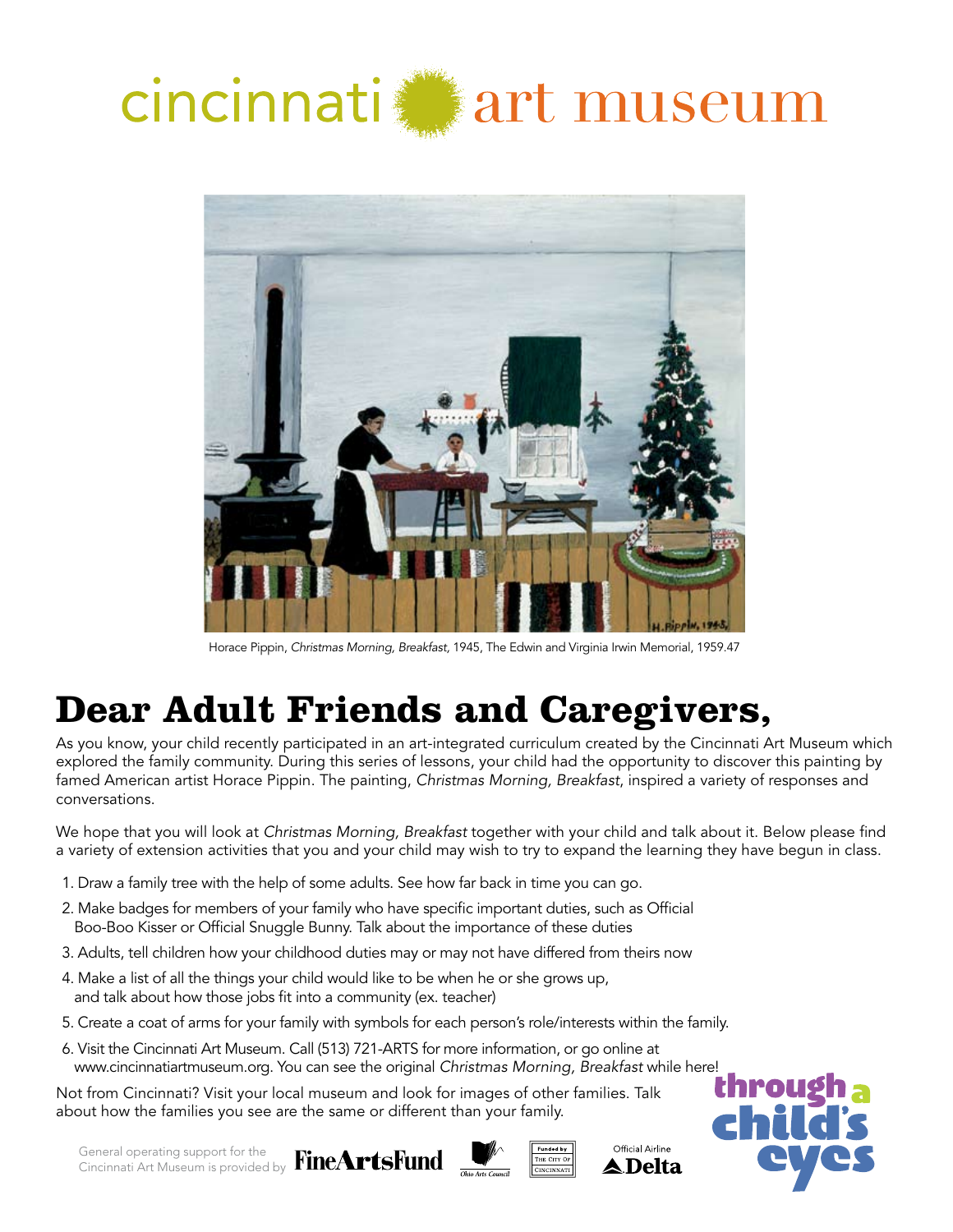





### Horace Pippin (1888–1946) United States

*Christmas Morning, Breakfast*, 1945 The Edwin and Virginia Irwin Memorial, 1959.47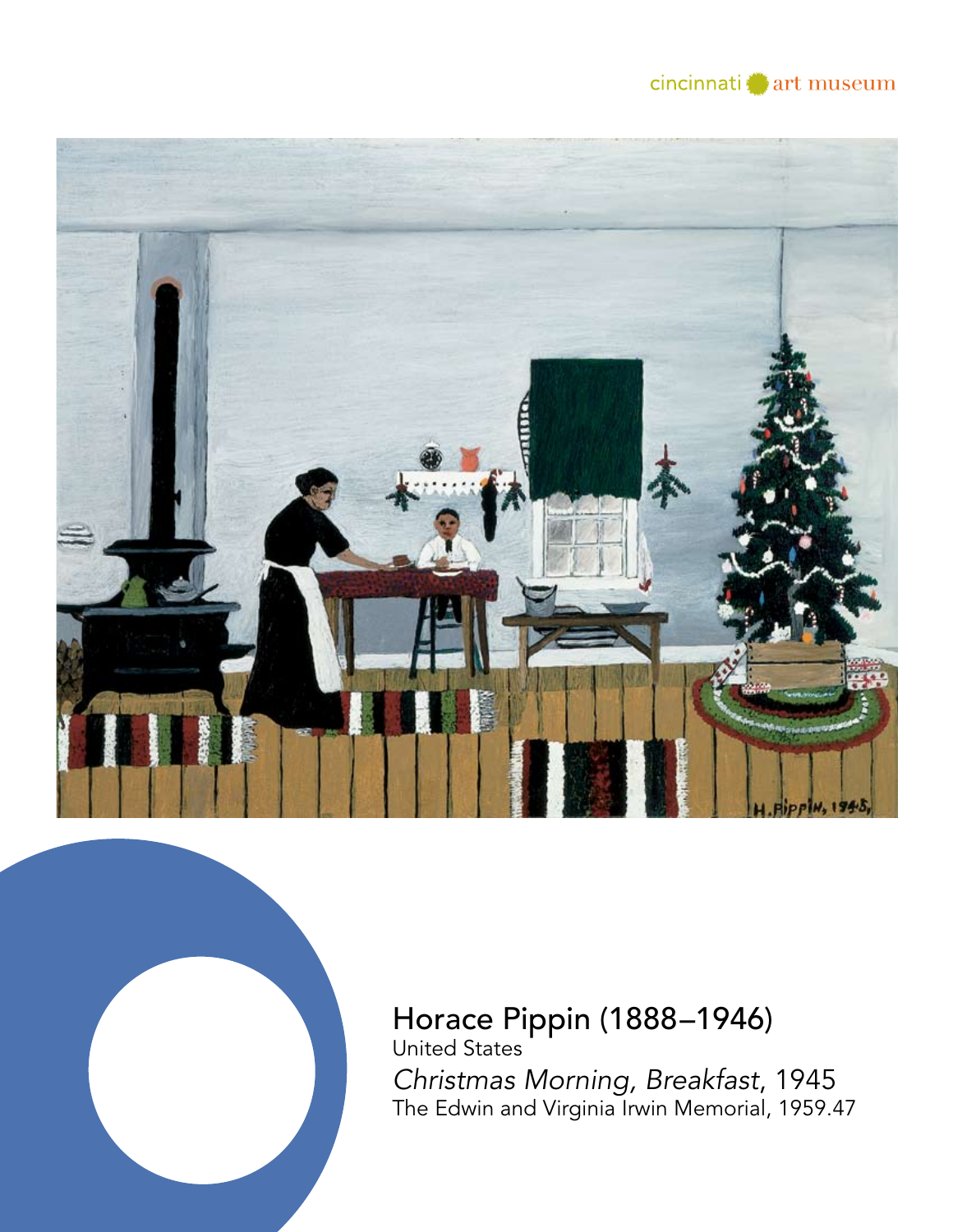# **My Family Story**

**By**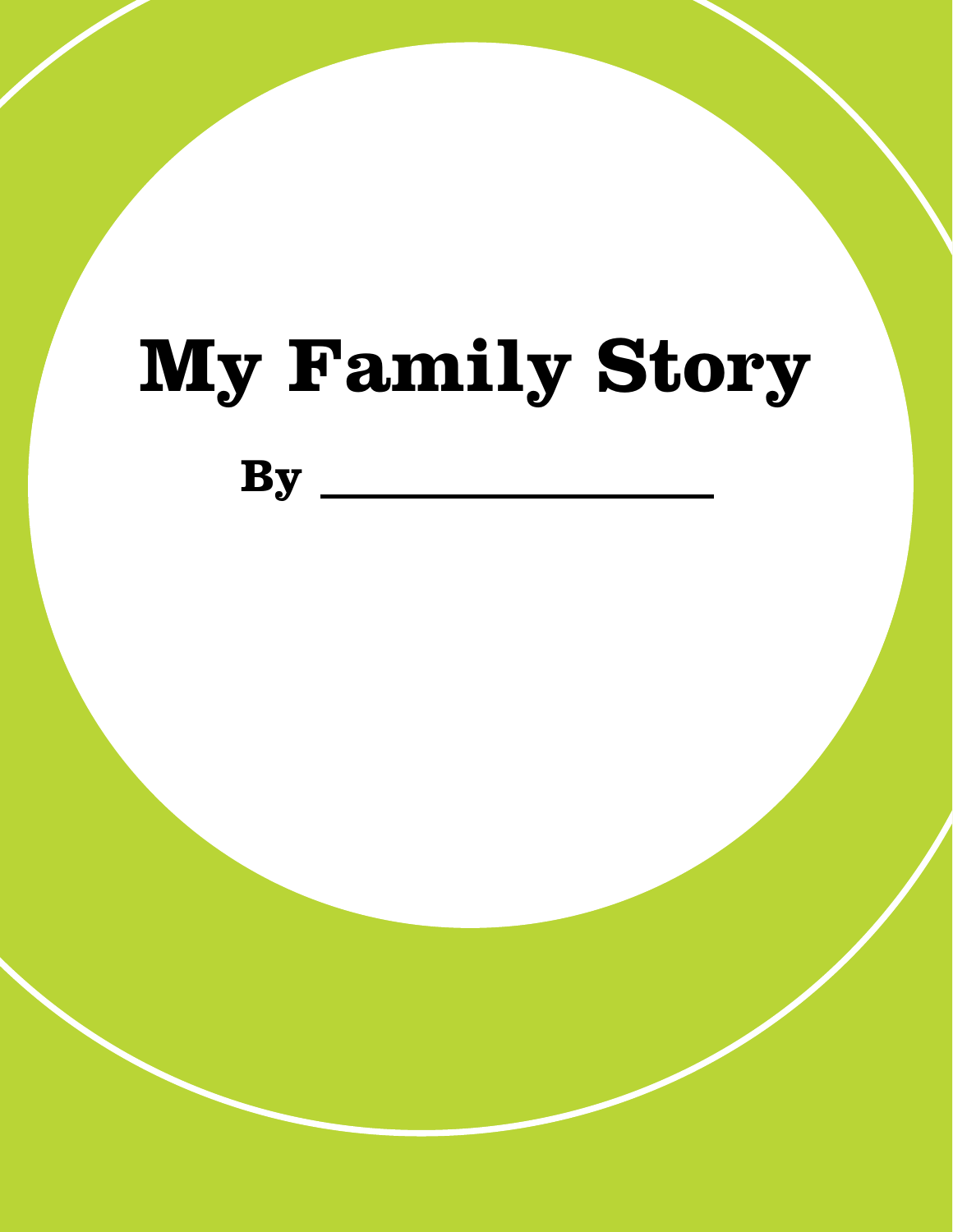**My family plays together.**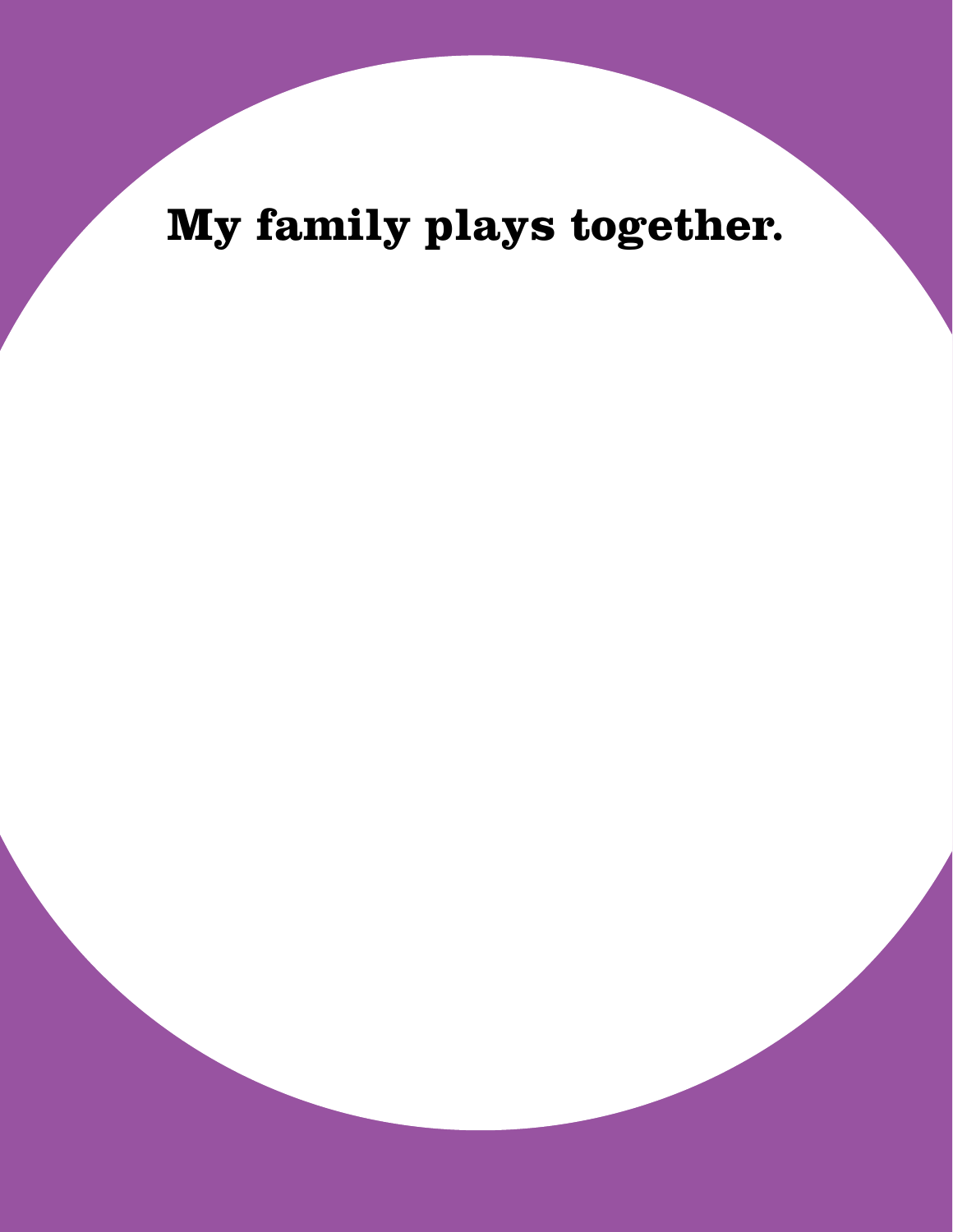**My family eats together.**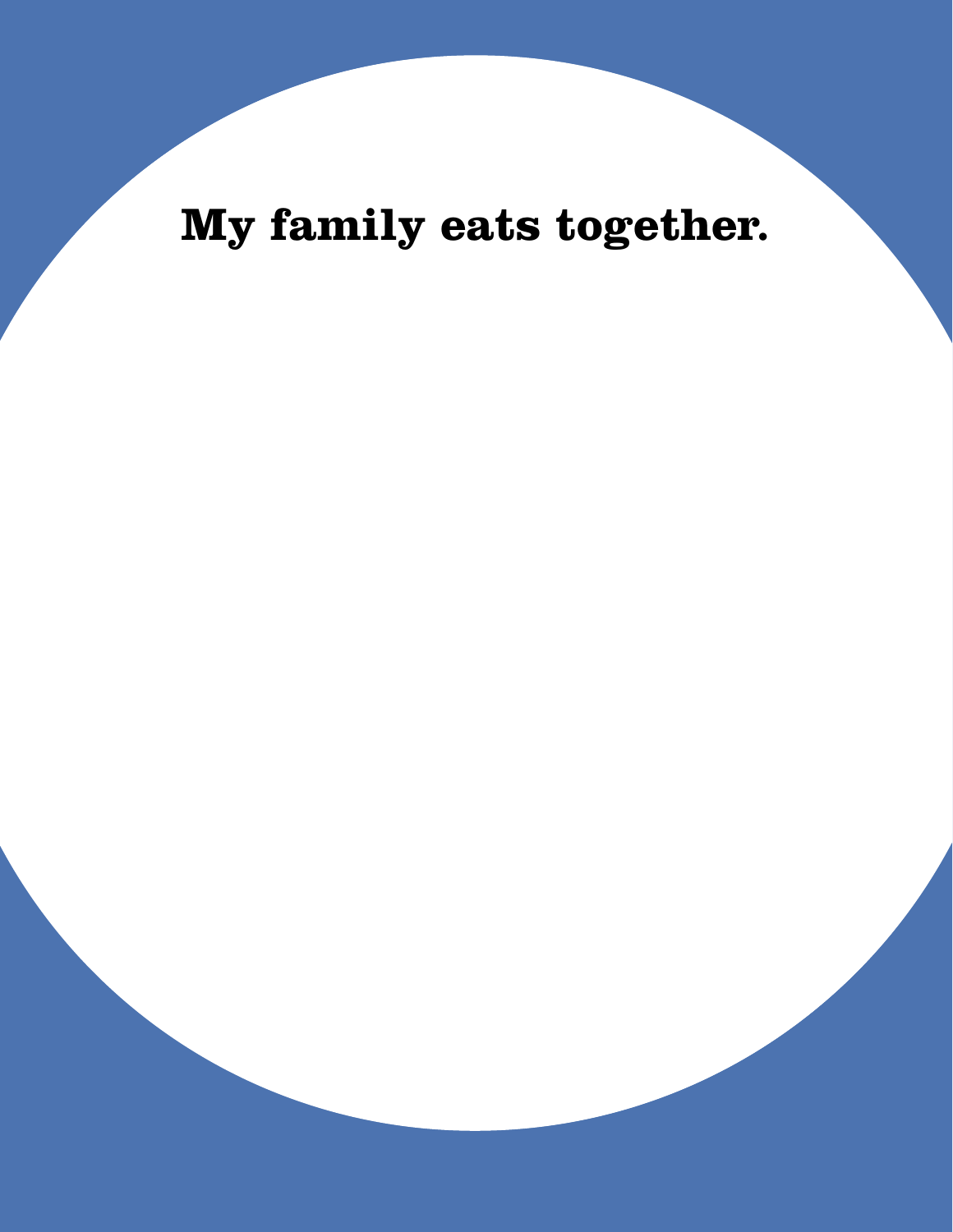**My family works together.**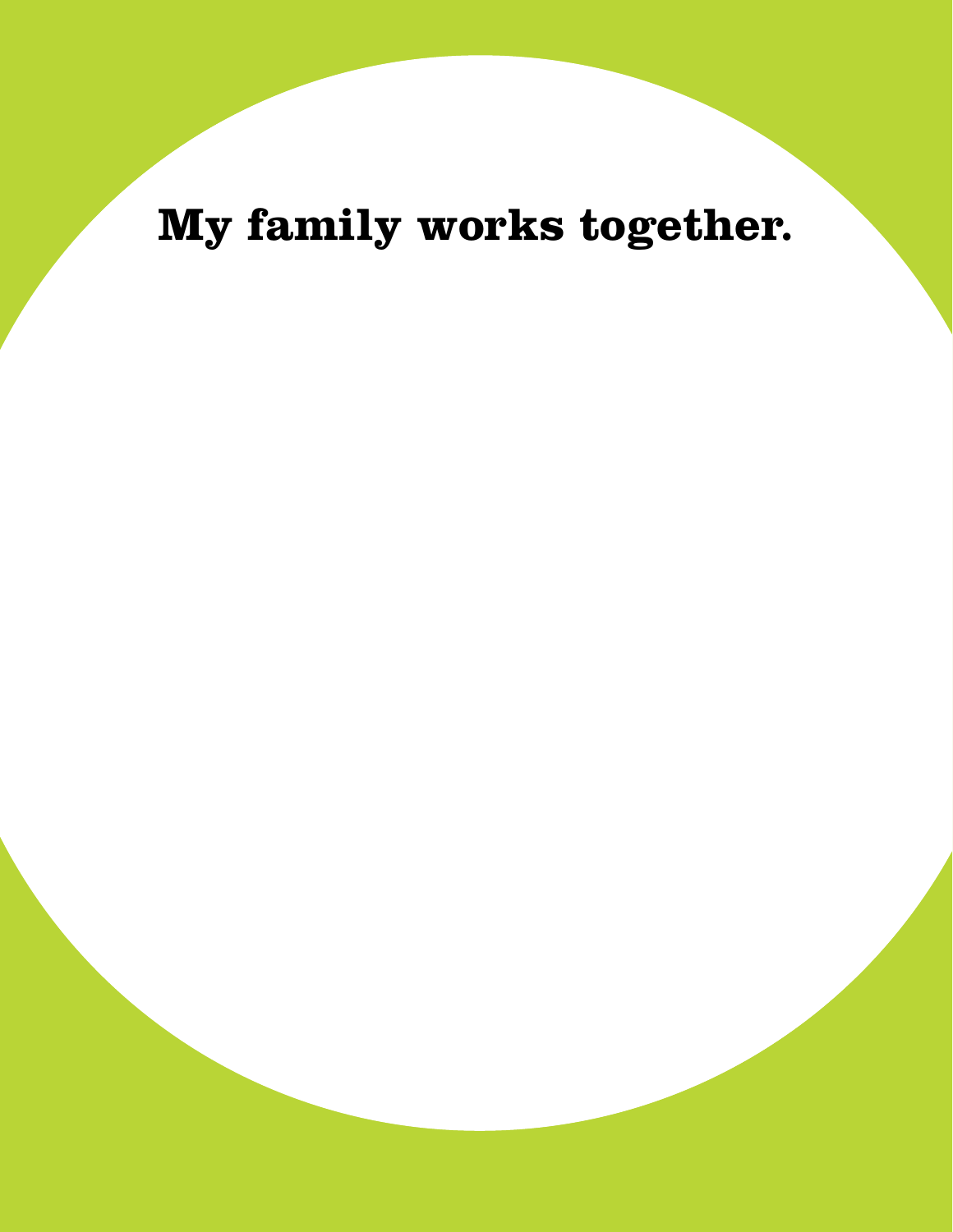## My family \_\_\_\_\_\_\_ together.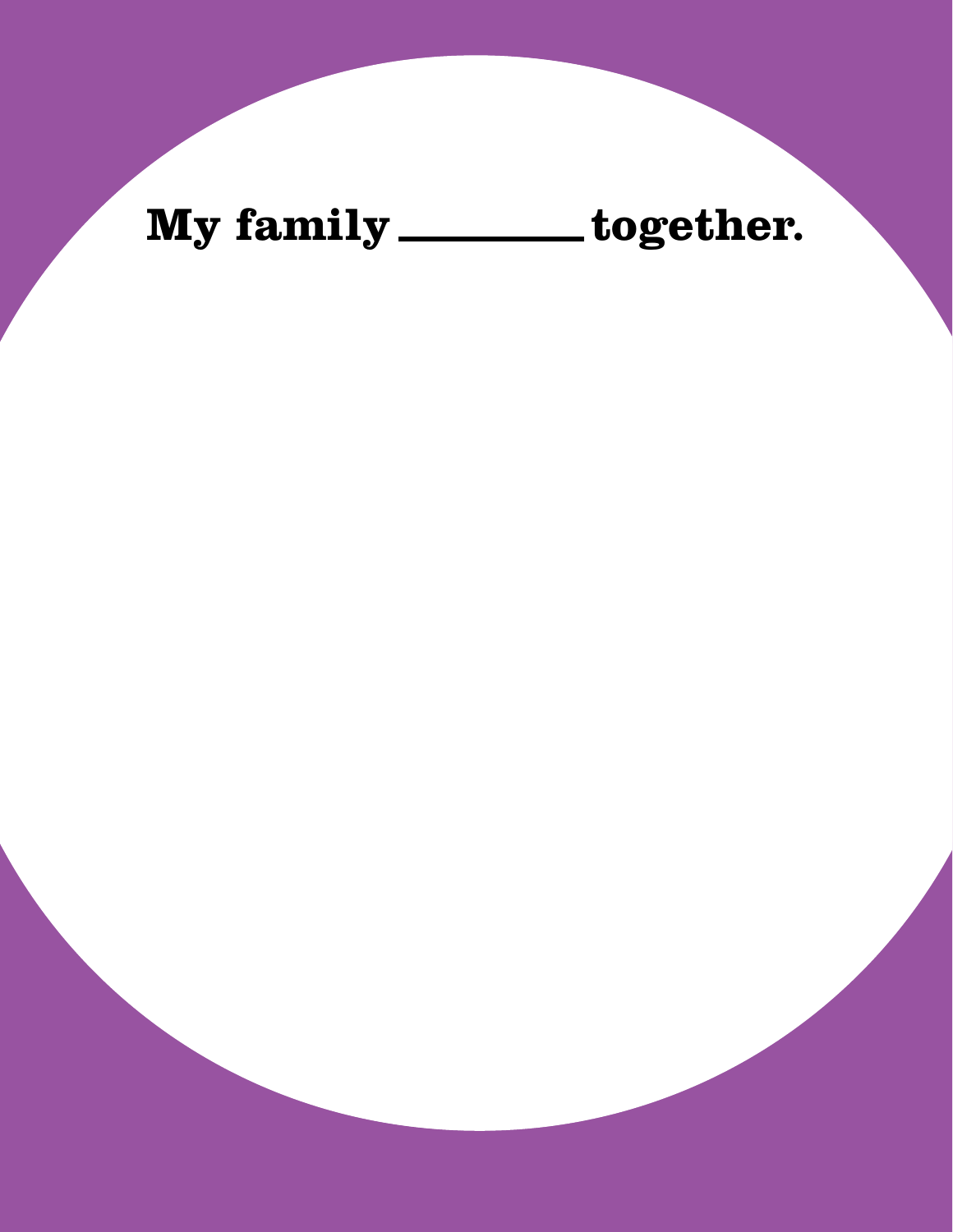